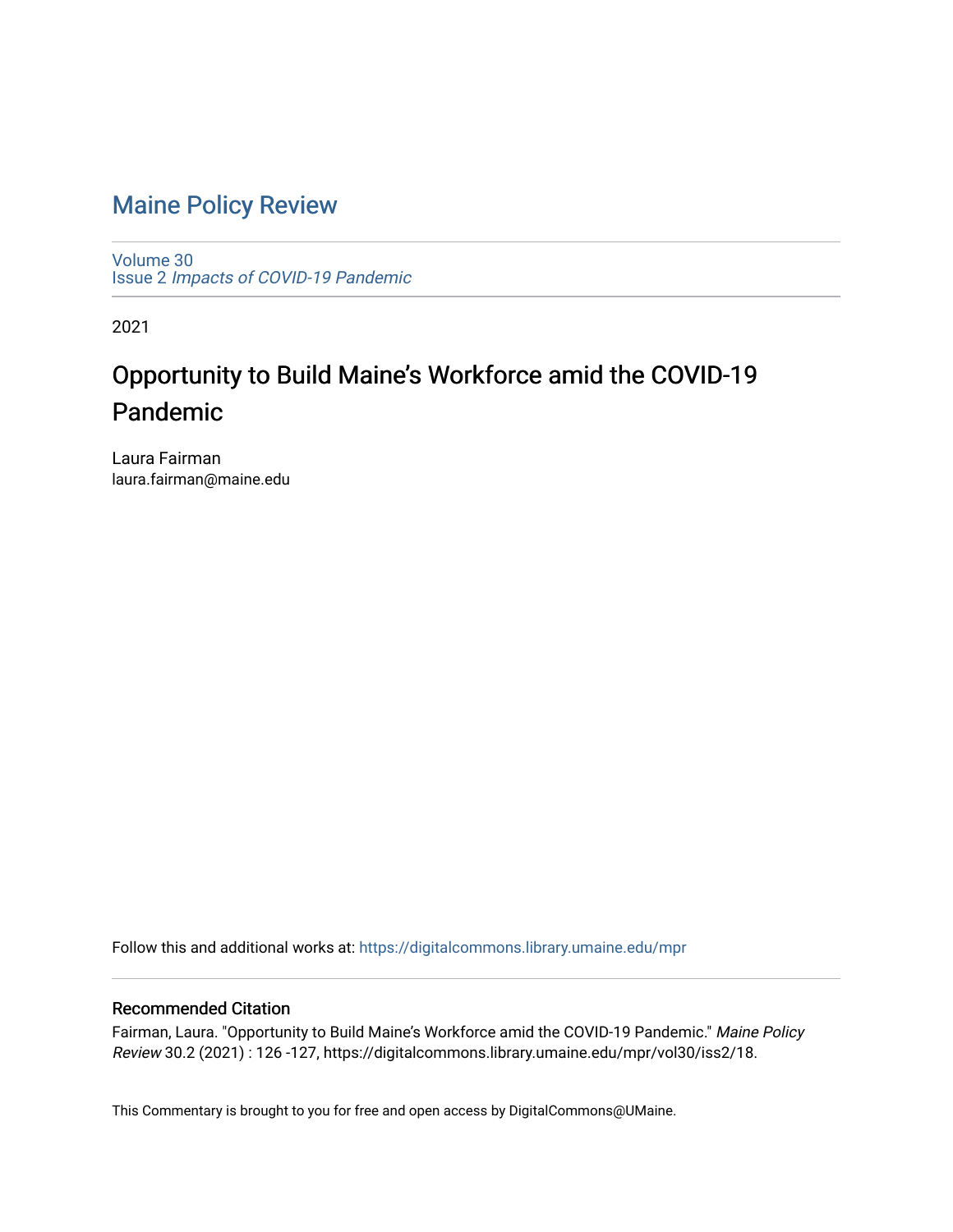## COMMENTARY

# Opportunity to Build Maine's Workforce amid the COVID-19 Pandemic

### by Laura Fairman

In the 2020–2029 Maine Economic<br>Development Strategy released n the 2020–2029 Maine Economic under Governor Janet Mills, the Maine Department of Economic and Community Development projects a contraction in the state's workforce of 65,000 individuals over the next 10 years, representing over 9 percent of Maine's labor force as measured in 2019. Maine's labor force shortage hinders economic growth across the state and is particularly pronounced in the less densely populated central and northern Maine (Maine DECD [2020](#page-2-0)).

The COVID-19 pandemic presents significant challenges to the state in terms of economic recovery and maintaining essential services such as education, healthcare, and emergency response systems. Fundamental shifts in how we live and work, which have been growing with the adaptation of technology, were abruptly accelerated by the pandemic. America's work-from-home population measured at 5.3 percent of the total workforce in 2018 and is expected to continue to increase in the long-term (Farmer [2020](#page-2-1)). The rise of the remote workforce creates opportunities for Maine to attract new residents that will provide economic benefits beyond the current crisis. Policymakers should look to grant programs established across the United States and in New England to inform the planning process.

The need for a well-resourced workforce development strategy is often discussed at the state and local levels in light of Maine's demographic projections. The governor's office and several state agencies have taken steps to address Maine's population declines, partnering with the private sector and nonprofits to introduce initiatives such as the Education Opportunity Tax Credit, Live and Work in Maine, and the Welcome Home program. Continuing these policies may be advantageous during the pandemic, as there may not be the time, resources, or political will to effectively pursue another policy on workforce development. However, the volume of remote workers has increased dramatically due to the pandemic, but Maine does not yet have a policy mechanism to create incentives for remote workers to move to the state. Given the sudden shift to remote work that the COVID-19 pandemic has caused, the state should consider a grants program as a policy option to encourage remote workers and their families to settle in Maine.

As companies shift many positions to remote work, traditional incentives for business relocation such as reducing the tax burden or providing cash grants may not be effective in achieving goals of population growth, creating local jobs, or economic development. Focusing directly on attracting remote workers and their families may be a more rewarding strategy in the COVID-19 era. Policymakers should consider establishing a grants program that provides either outright payments or retroactive reimbursements to remote workers who move to Maine. Attracting remote workers would result in direct and indirect economic benefits, ranging from state tax revenue and consumer spending to additional participants in the workforce and increased school enrollment. Compared to the array of available policy tools, grantmaking is administratively straightforward, lends itself well to monitoring and evaluation, and is adaptable to changes based on the state's needs.

How the grant program is designed, through eligibility requirements and the disbursement process, will determine who chooses to participate. If the state values diversity, equity, and inclusion, policy designers should consider how to attract participants from different racial, ethnic, and socioeconomic backgrounds. For example, for individuals who cannot afford the expense of moving, a reimbursement-based program may not be appropriate. Similarly, it may not be a prudent allocation of resources to retroactively extend program benefits to new Maine residents who have already relocated to the state during the pandemic in 2020, as they made the decision and had the funds to move independent of any state-level program. On the flip side, it is also important to consider how an influx of remote workers and their families would impact the state. Drawing residents to already growing regions such as the Portland area may have the unintended consequence of driving up housing prices. Additional financial incentives could encourage relocation to areas experiencing net population losses.

Comparable models exist for state policymakers to both draw from and improve upon their approach to a remote worker grants program. Vermont, a state